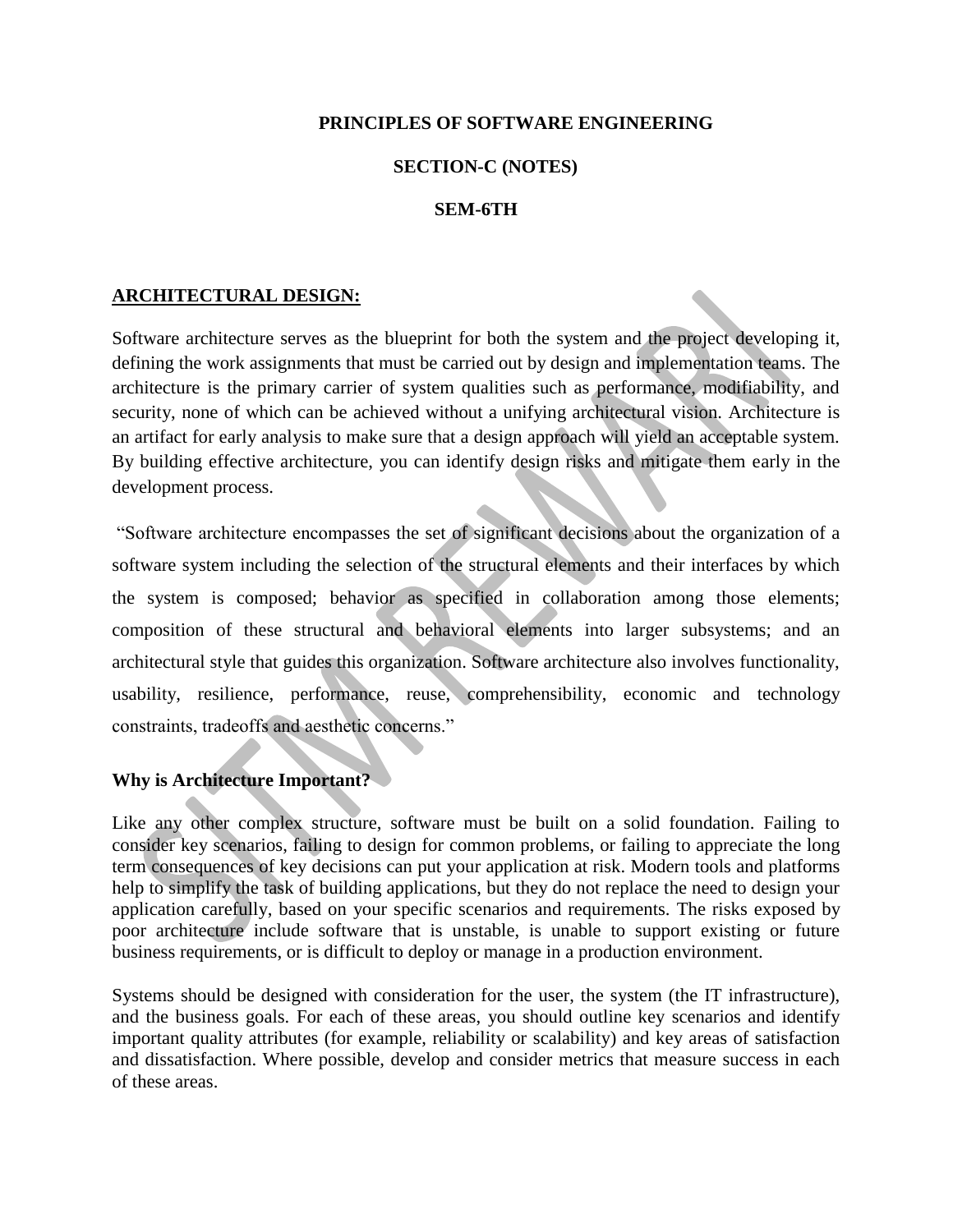# **The Goals of Architecture**

Application architecture seeks to build a bridge between business requirements and technical requirements by understanding use cases, and then finding ways to implement those use cases in the software. The goal of architecture is to identify the requirements that affect the structure of the application. Good architecture reduces the business risks associated with building a technical solution. A good design is sufficiently flexible to be able to handle the natural drift that will occur over time in hardware and software technology, as well as in user scenarios and requirements. An architect must consider the overall effect of design decisions, the inherent tradeoffs between quality attributes (such as performance and security), and the tradeoffs required to address user, system, and business requirements.

Keep in mind that the architecture should:

- Expose the structure of the system but hide the implementation details.
- Realize all of the use cases and scenarios.
- Try to address the requirements of various stakeholders.
- Handle both functional and quality requirements.

# **Key Architecture Principles**

Consider the following key principles when designing your architecture:

- **Build to change instead of building to last**. Consider how the application may need to change over time to address new requirements and challenges, and build in the flexibility to support this.
- **Model to analyze and reduce risk**. Use design tools, modeling systems such as Unified Modeling Language (UML), and visualizations where appropriate to help you capture requirements and architectural and design decisions, and to analyze their impact. However, do not formalize the model to the extent that it suppresses the capability to iterate and adapt the design easily.
- **Use models and visualizations as a communication and collaboration tool**. Efficient communication of the design, the decisions you make, and ongoing changes to the design, is critical to good architecture. Use models, views, and other visualizations of the architecture to communicate and share your design efficiently with all the stakeholders, and to enable rapid communication of changes to the design.
- **Identify key engineering decisions**. Use the information in this guide to understand the key engineering decisions and the areas where mistakes are most often made. Invest in getting these key decisions right the first time so that the design is more flexible and less likely to be broken by changes.

# **SYSTEM DESIGN:**

Software design is a process to transform user requirements into some suitable form, which helps the programmer in software coding and implementation.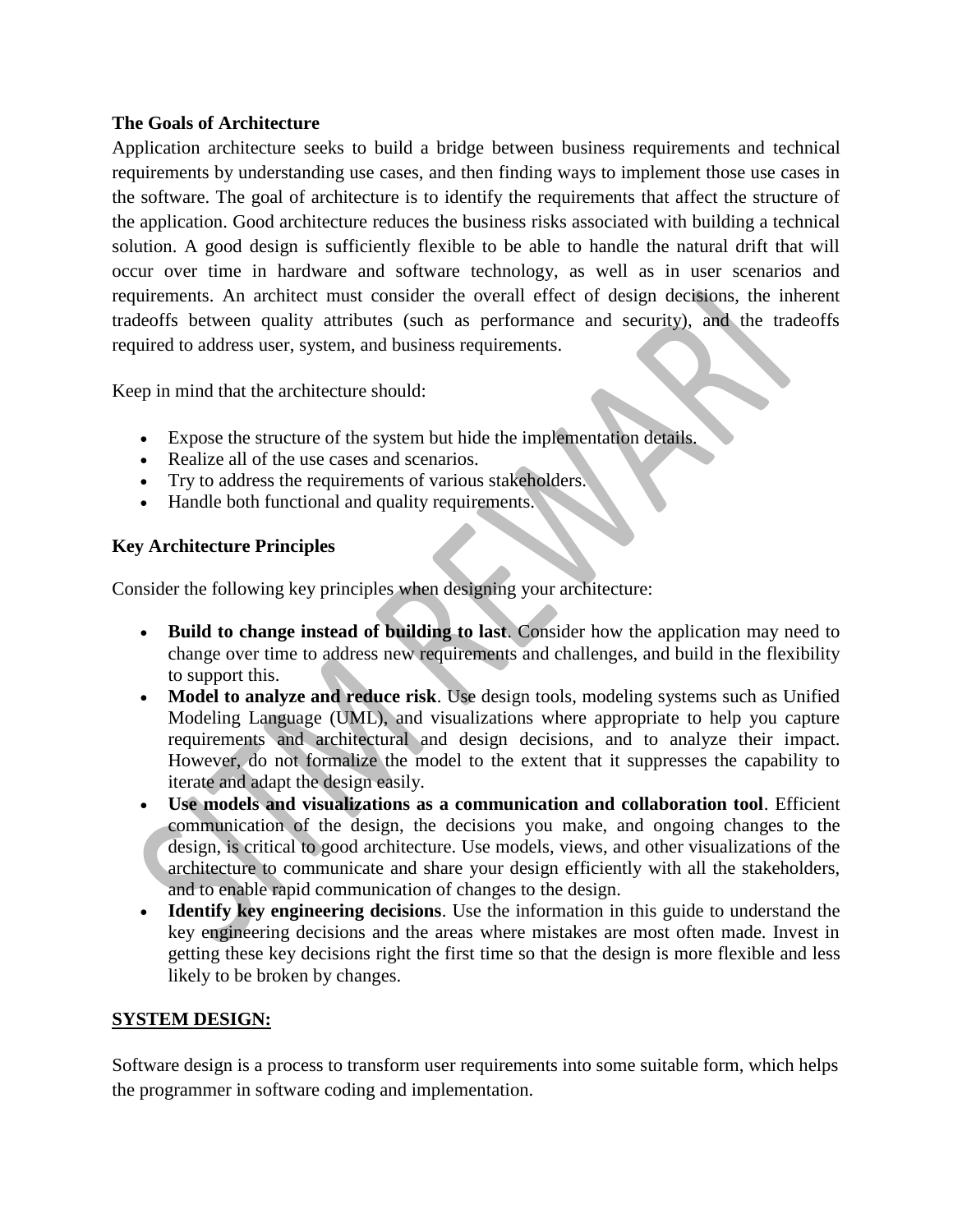For assessing user requirements, an SRS (Software Requirement Specification) document is created whereas for coding and implementation, there is a need of more specific and detailed requirements in software terms. The output of this process can directly be used into implementation in programming languages.

Software design is the first step in SDLC (Software Design Life Cycle), which moves the concentration from problem domain to solution domain. It tries to specify how to fulfill the requirements mentioned in SRS.

**Data design** is the first design activity, which results in less complex, modular and efficient program structure. The information domain model developed during analysis phase is transformed into data structures needed for implementing the software. The data objects, attributes, and relationships depicted in entity relationship diagrams and the information stored in data dictionary provide a base for data design activity. During the data design process, [data types](http://ecomputernotes.com/java/data-type-variable-and-array/explain-data-types-in-java) are specified along with the integrity rules required for the data. For specifying and designing efficient data structures, some principles should be followed. These principles are listed below.

The data structures needed for implementing the software as well-as the operations that can be applied on them should be identified.

A data dictionary should be developed to depict how different data objects interact with each other and what constraints are to be imposed on the elements of data structure.

Language used for developing the system should support abstract data types.

The structure of data can be viewed at three levels, namely, program component level, application level, and business level. At the program component level, the design of data structures and the algorithms required to manipulate them is necessary, if high-quality software is desired. At the application level, it is crucial to convert the data model into a database so that the specific business objectives of a system could be achieved. At the business level, the collection of information stored in different databases should be reorganized into data warehouse, which enables data mining that has an influential impact on the business.

**Data modeling** in [software engineering](https://en.wikipedia.org/wiki/Software_engineering) is the process of creating a [data model](https://en.wikipedia.org/wiki/Data_model) for an [information system](https://en.wikipedia.org/wiki/Information_system) by applying formal data modeling techniques.

Data modeling techniques and methodologies are used to model data in a standard, consistent, predictable manner in order to manage it as a resource. The use of data modeling standards is strongly recommended for all projects requiring a standard means of defining and analyzing data within an organization, e.g., using data modeling: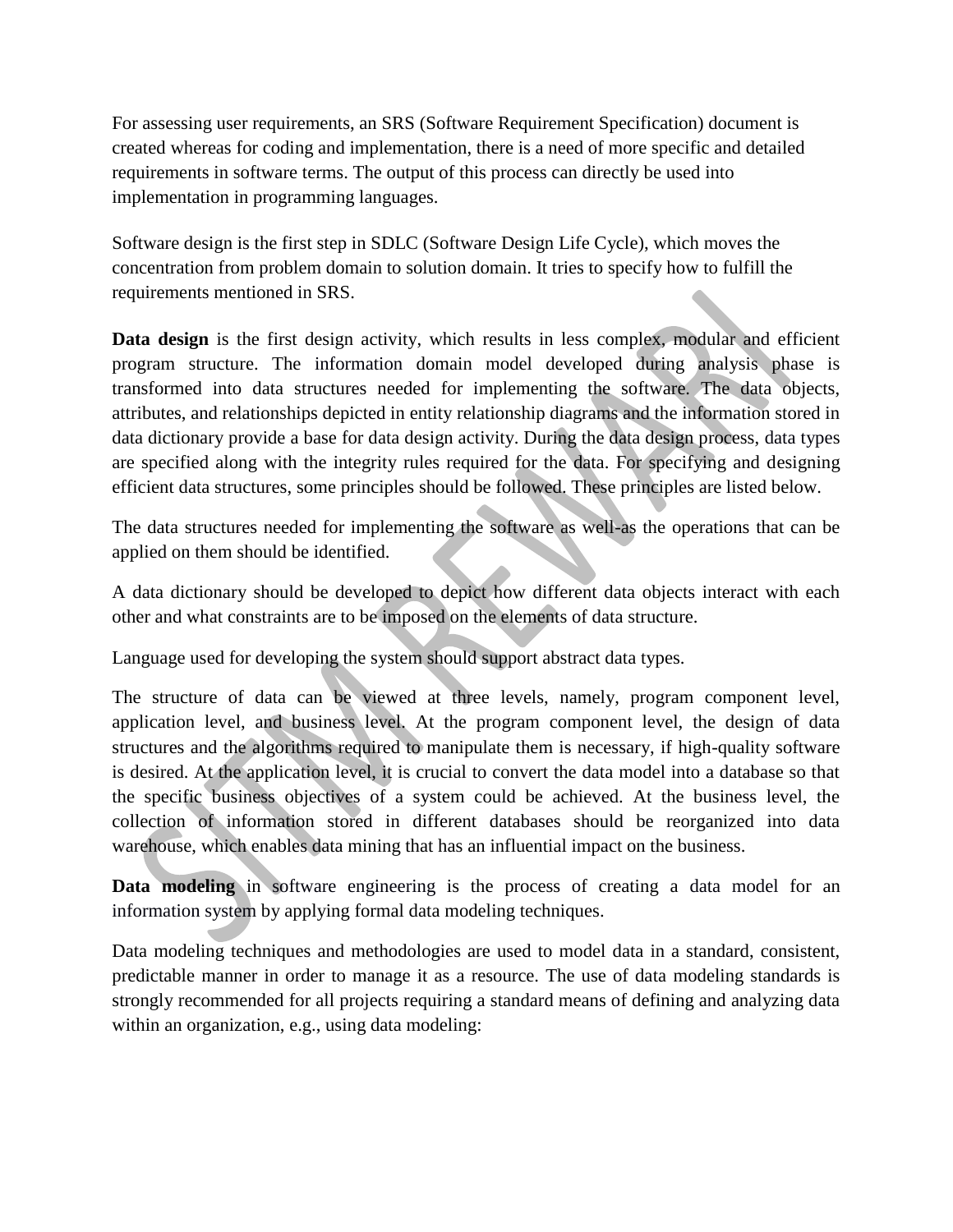- to assist business analysts, programmers, testers, manual writers, IT package selectors, engineers, managers, related organizations and clients to understand and use an agreed semi-formal model the concepts of the organization and how they relate to one another
- to manage data as a resource
- for the integration of information systems
- for designing databases/data warehouses (aka data repositories)

Data modeling may be performed during various types of projects and in multiple phases of projects. Data models are progressive; there is no such thing as the final data model for a business or application. Instead a data model should be considered a living document that will change in response to a changing business. The data models should ideally be stored in a repository so that they can be retrieved, expanded, and edited over time. [Whitten](https://en.wikipedia.org/wiki/Jeffrey_L._Whitten) et al. (2004) determined two types of data modeling:

- Strategic data modeling: This is part of the creation of an information systems strategy, which defines an overall vision and architecture for information systems is defined. [Information engineering](https://en.wikipedia.org/wiki/Information_engineering) is a methodology that embraces this approach.
- Data modeling during systems analysis: In [systems analysis](https://en.wikipedia.org/wiki/Systems_analysis) logical data models are created as part of the development of new databases.

Data modeling is also used as a technique for detailing business [requirements](https://en.wikipedia.org/wiki/Requirement) for specific [databases.](https://en.wikipedia.org/wiki/Database) It is sometimes called *database modeling* because a [data model](https://en.wikipedia.org/wiki/Data_model) is eventually implemented in a database

A **data model** is an abstract model that organizes elements of [data](https://en.wikipedia.org/wiki/Data) and standardizes how they relate to one another and to properties of the real world entities. For instance, a data model may specify that the data element representing a car be composed of a number of other elements which, in turn, represent the color and size of the car and define its owner.

# **Types of data models**

**Database model** A database model is a specification describing how a database is structured and used.Several such models have been suggested. Common models include: [Flat model](https://en.wikipedia.org/wiki/Flat_file_database)

This may not strictly qualify as a data model. The flat (or table) model consists of a single, two-dimensional array of data elements, where all members of a given column are assumed to be similar values, and all members of a row are assumed to be related to one another.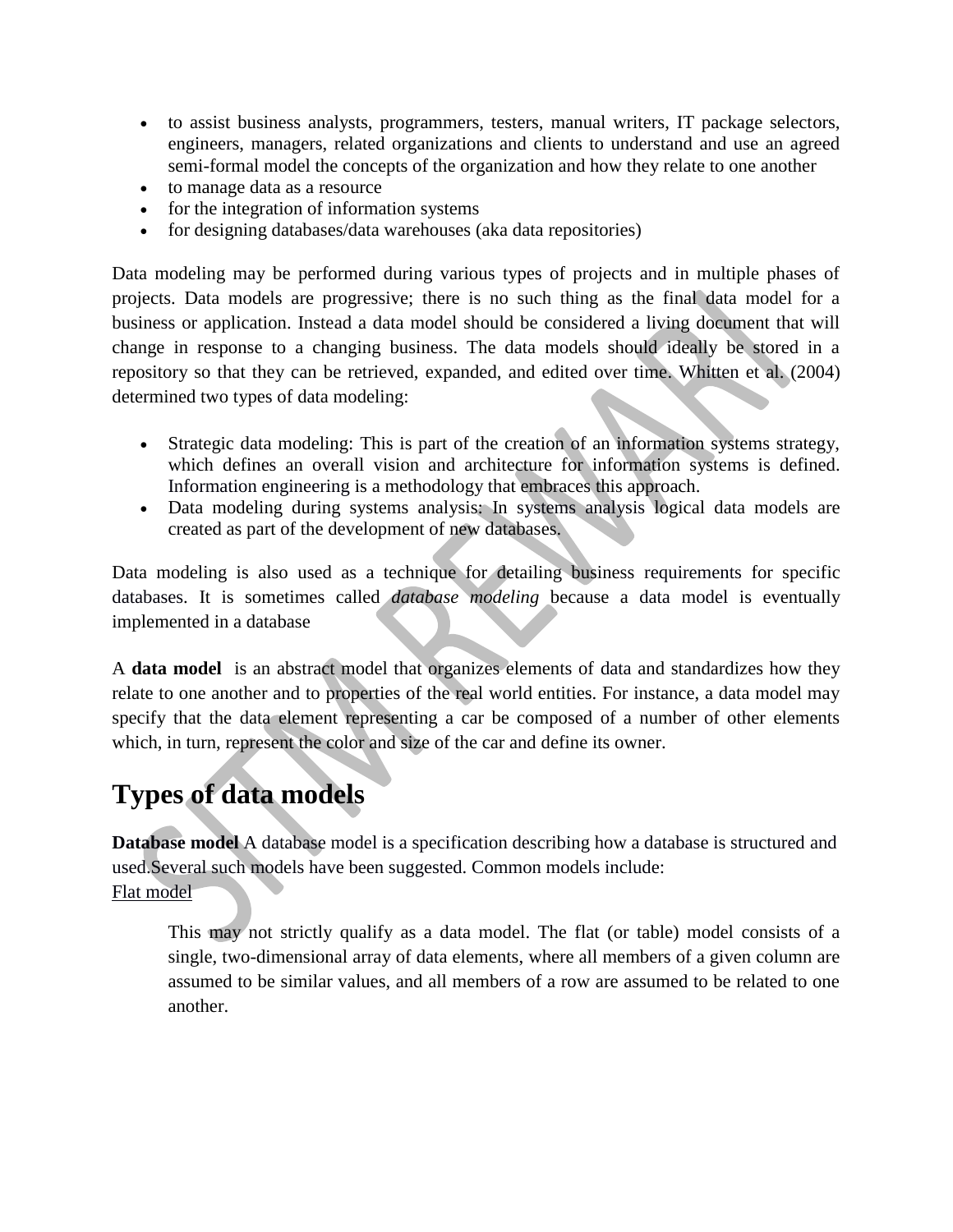#### [Hierarchical model](https://en.wikipedia.org/wiki/Hierarchical_model)

The hierarchical model is similar to the network model except that links in the hierarchical model form a tree structure, while the network model allows arbitrary graphs.

# [Network model](https://en.wikipedia.org/wiki/Network_model)

This model organizes data using two fundamental constructs, called records and sets. Records contain fields, and sets define one-to-many relationships between records: one owner, many members. The network data model is an abstraction of the design concept used in the implementation of databases.

#### [Relational model](https://en.wikipedia.org/wiki/Relational_model)

is a database model based on first-order predicate logic. Its core idea is to describe a database as a collection of predicates over a finite set of predicate variables, describing constraints on the possible values and combinations of values. The power of the relational data model lies in its mathematical foundations and a simple user-level paradigm.

#### [Object-relational model](https://en.wikipedia.org/wiki/Object-relational_model)

Similar to a relational database model, but objects, classes and inheritance are directly supported in [database schemas](https://en.wikipedia.org/wiki/Database_schema) and in the query language.

# [Star schema](https://en.wikipedia.org/wiki/Star_schema)

The simplest style of data warehouse schema. The star schema consists of a few "fact tables" (possibly only one, justifying the name) referencing any number of "dimension tables". The star schema is considered an important special case of the [snowflake schema.](https://en.wikipedia.org/wiki/Snowflake_schema)

#### **Data structure diagram**

A data structure diagram (DSD) is a [diagram](https://en.wikipedia.org/wiki/Diagram) and data model used to describe [conceptual data](https://en.wikipedia.org/wiki/Conceptual_schema)  [models](https://en.wikipedia.org/wiki/Conceptual_schema) by providing graphical notations which document [entities](https://en.wikipedia.org/wiki/Entity_class) and their [relationships,](https://en.wikipedia.org/wiki/Relational_model) and the [constraints](https://en.wikipedia.org/wiki/Integrity_constraints) that bind them. The basic graphic elements of DSDs are [boxes,](https://en.wikipedia.org/wiki/Box) representing entities, and [arrows,](https://en.wikipedia.org/wiki/Arrow) representing relationships. Data structure diagrams are most useful for documenting complex data entities.

Data structure diagrams are an extension of the [entity-relationship model](https://en.wikipedia.org/wiki/Entity-relationship_model) (ER model). In DSDs, [attributes](https://en.wikipedia.org/wiki/Attribute_(computing)) are specified inside the entity boxes rather than outside of them, while relationships are drawn as boxes composed of attributes which specify the constraints that bind entities together. The E-R model, while robust, doesn't provide a way to specify the constraints between relationships, and becomes visually cumbersome when representing entities with several attributes. DSDs differ from the ER model in that the ER model focuses on the relationships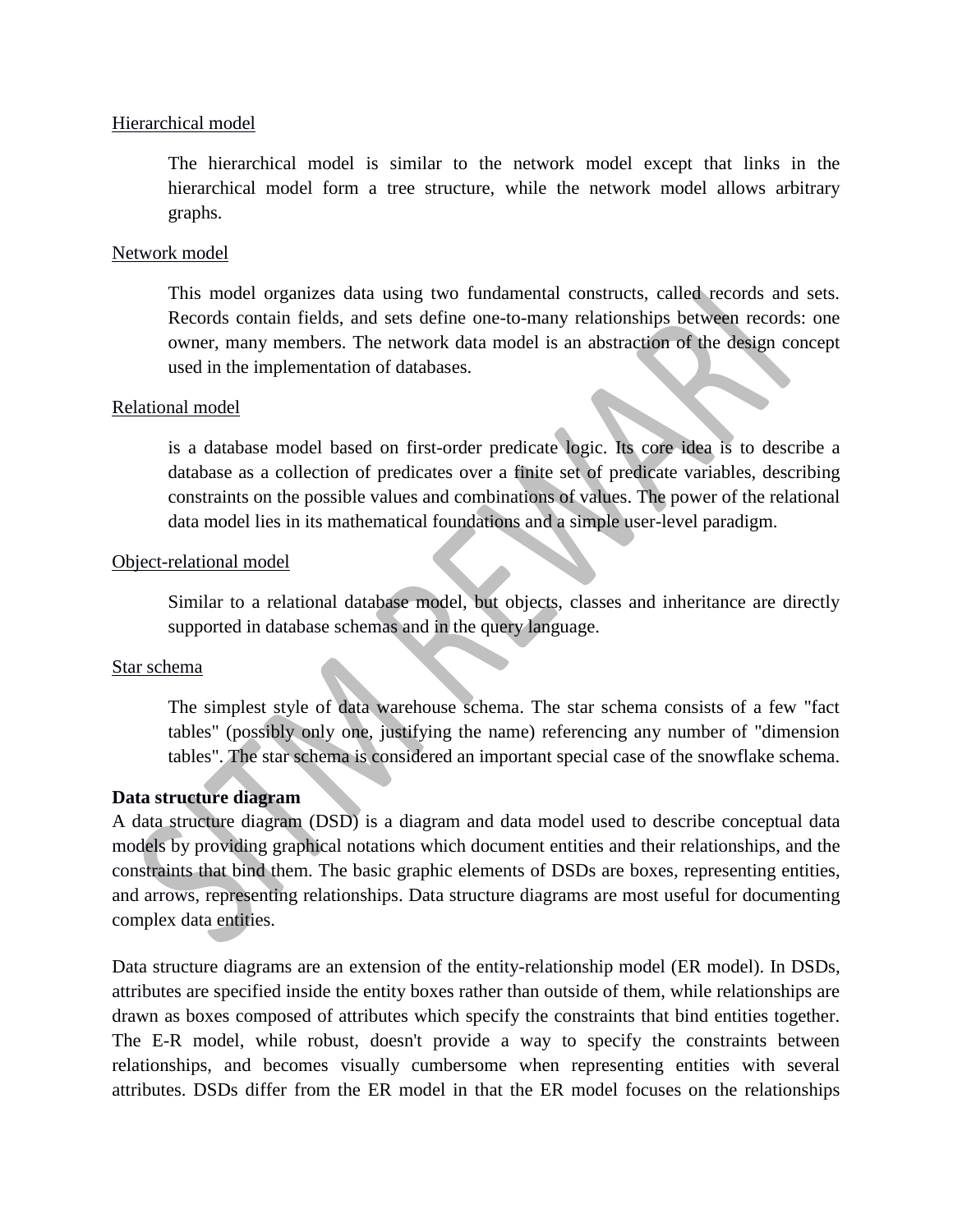between different entities, whereas DSDs focus on the relationships of the elements within an entity and enable users to fully see the links and relationships between each entity.

#### **Entity-relationship mode**

An entity-relationship model (ERM), sometimes referred to as an entity-relationship diagram (ERD), is an abstract [conceptual data model](https://en.wikipedia.org/wiki/Conceptual_schema) (or [semantic data model\)](https://en.wikipedia.org/wiki/Semantic_data_model) used in [software](https://en.wikipedia.org/wiki/Software_engineering)  [engineering](https://en.wikipedia.org/wiki/Software_engineering) to represent structured data. There are several notations used for ERMs.

# **Geographic data model**

A data model in [Geographic information systems](https://en.wikipedia.org/wiki/Geographic_information_system) is a mathematical construct for representing geographic objects or surfaces as data. For example,

- the [vector](https://en.wikipedia.org/wiki/Vector_graphics) data model represents geography as collections of points, lines, and polygons;
- the [raster](https://en.wikipedia.org/wiki/Raster_graphics) data model represent geography as cell matrixes that store numeric values;
- and the [Triangulated irregular network](https://en.wikipedia.org/wiki/Triangulated_irregular_network) (TIN) data model represents geography as sets of contiguous, non overlapping triangles.

#### **Generic data model**

Generic data models are generalizations of conventional data models. They define standardized general relation types, together with the kinds of things that may be related by such a relation type. Generic data models are developed as an approach to solve some shortcomings of conventional data models. For example, different modelers usually produce different conventional data models of the same domain. This can lead to difficulty in bringing the models of different people together and is an obstacle for data exchange and data integration. Invariably, however, this difference is attributable to different levels of abstraction in the models and differences in the kinds of facts that can be instantiated (the semantic expression capabilities of the models). The modelers need to communicate and agree on certain elements which are to be rendered more concretely, in order to make the differences less significant.

#### **Semantic data model**

A semantic data model in software engineering is a technique to define the meaning of data within the context of its interrelationships with other data. A semantic data model is an abstraction which defines how the stored symbols relate to the real world. A semantic data model is sometimes called a [conceptual data model.](https://en.wikipedia.org/wiki/Conceptual_data_model)

# **DATABASE AND DATA WAREHOUSE**

A **database** is an organized collection of data. It is the collection of [schemas,](https://en.wikipedia.org/wiki/Database_schema) [tables,](https://en.wikipedia.org/wiki/Table_(database)) [queries,](https://en.wikipedia.org/wiki/Query_language) reports, [views,](https://en.wikipedia.org/wiki/View_(SQL)) and other objects. The data are typically organized to model aspects of reality in a way that supports [processes](https://en.wikipedia.org/wiki/Process_(computing)) requiring information, such as modeling the availability of rooms in hotels in a way that supports finding a hotel with vacancies.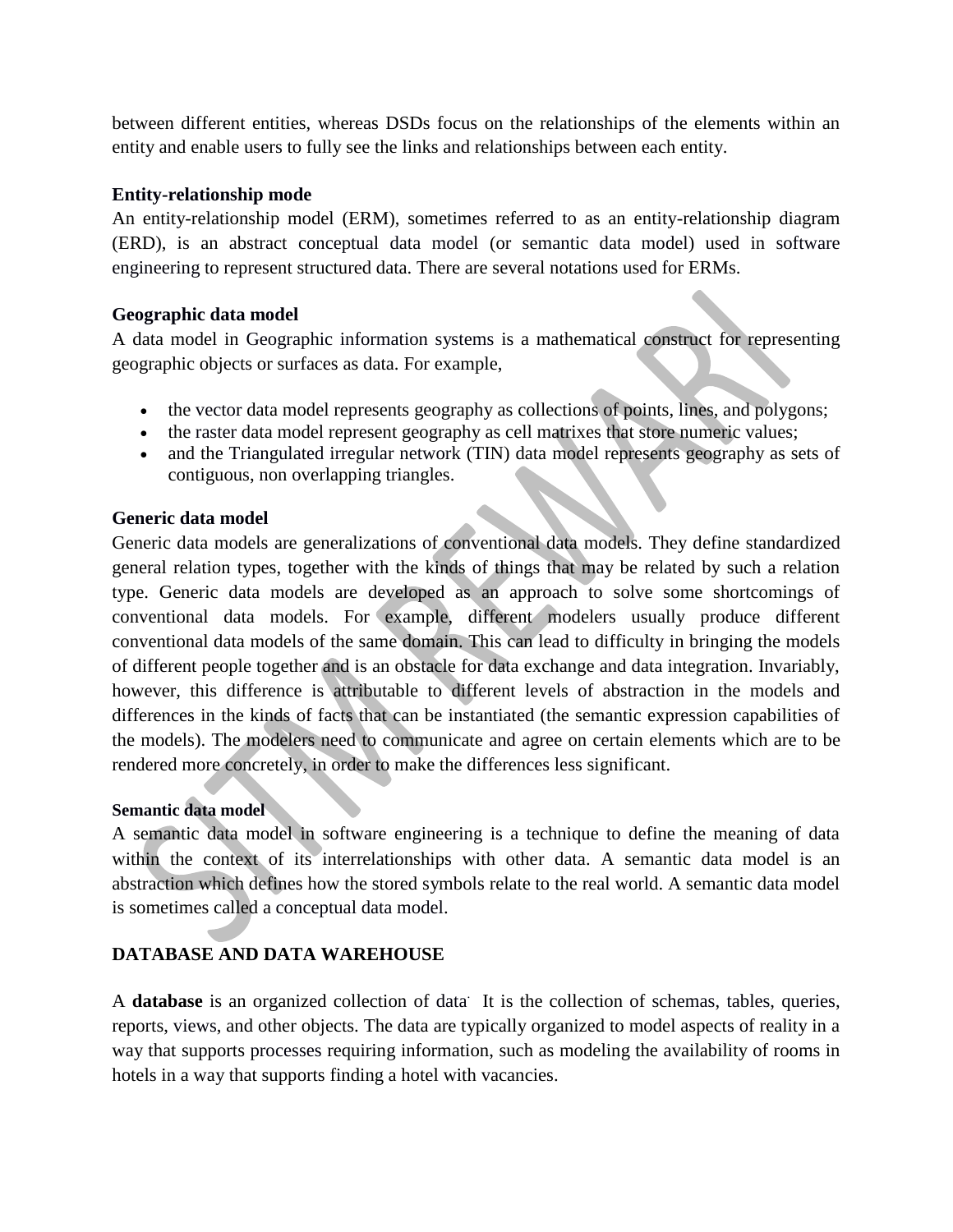A **database management system** (**DBMS**) is a [computer software](https://en.wikipedia.org/wiki/Computer_software) application that interacts with the user, other applications, and the database itself to capture and analyze data. A generalpurpose DBMS is designed to allow the definition, creation, querying, update, and administration of databases. Well-known DBMSs include [MySQL,](https://en.wikipedia.org/wiki/MySQL) [PostgreSQL,](https://en.wikipedia.org/wiki/PostgreSQL) [MongoDB,](https://en.wikipedia.org/wiki/MongoDB) [MariaDB,](https://en.wikipedia.org/wiki/MariaDB) [Microsoft SQL Server,](https://en.wikipedia.org/wiki/Microsoft_SQL_Server) [Oracle,](https://en.wikipedia.org/wiki/Oracle_Database) [Sybase,](https://en.wikipedia.org/wiki/Sybase) [SAP HANA,](https://en.wikipedia.org/wiki/SAP_HANA) [MemSQL](https://en.wikipedia.org/wiki/MemSQL) and [IBM DB2.](https://en.wikipedia.org/wiki/IBM_DB2) A database is not generally [portable](https://en.wikipedia.org/wiki/Software_portability) across different DBMSs, but different DBMS can interoperate by using [standards](https://en.wikipedia.org/wiki/Technical_standard) such as [SQL](https://en.wikipedia.org/wiki/SQL) and [ODBC](https://en.wikipedia.org/wiki/ODBC) or [JDBC](https://en.wikipedia.org/wiki/JDBC) to allow a single application to work with more than one DBMS. Database management systems are often classified according to the [database model](https://en.wikipedia.org/wiki/Database_model) that they support; the most popular database systems since the 1980s have all supported the [relational model](https://en.wikipedia.org/wiki/Relational_model) as represented by the [SQL](https://en.wikipedia.org/wiki/SQL) language.<sup>[[disputed](https://en.wikipedia.org/wiki/Wikipedia:Disputed_statement) – [discuss](https://en.wikipedia.org/wiki/Talk:Database#All_SQL.3F)]</sup> Sometimes a DBMS is loosely referred to as a 'database

In [computing,](https://en.wikipedia.org/wiki/Computing) a **data warehouse** (**DW** or **DWH**), also known as an **enterprise data warehouse** (**EDW**), is a system used for [reporting](https://en.wikipedia.org/wiki/Business_reporting) and [data analysis,](https://en.wikipedia.org/wiki/Data_analysis) and is considered a core component of [business intelligence.](https://en.wikipedia.org/wiki/Business_intelligence)<sup>[\[1\]](https://en.wikipedia.org/wiki/Data_warehouse#cite_note-1)</sup> DWs are central repositories of integrated data from one or more disparate sources. They store current and historical data and are used for creating analytical reports for knowledge workers throughout the enterprise. Examples of reports could range from annual and quarterly comparisons and trends to detailed daily sales analysis.

The data stored in the warehouse is [uploaded](https://en.wikipedia.org/wiki/Upload) from the [operational systems](https://en.wikipedia.org/wiki/Operational_system) (such as marketing or sales). The data may pass through an [operational data store](https://en.wikipedia.org/wiki/Operational_data_store) for additional operations before it is used in the DW for reporting.

#### **Types of systems**

#### [Data mart](https://en.wikipedia.org/wiki/Data_mart)

A data mart is a simple form of a data warehouse that is focused on a single subject (or functional area), hence they draw data from a limited number of sources such as sales, finance or marketing. Data marts are often built and controlled by a single department within an organization. The sources could be internal operational systems, a central data warehouse, or external data. Denormalization is the norm for data modeling techniques in this system. Given that data marts generally cover only a subset of the data contained in a data warehouse, they are often easier and faster to implement.

#### **Predictive analysis**

Predictive analysis is about [finding](https://en.wikipedia.org/wiki/Pattern_recognition) and quantifying hidden patterns in the data using complex mathematical models that can be used to [predict](https://en.wikipedia.org/wiki/Prediction) future outcomes. Predictive analysis is different from OLAP in that OLAP focuses on historical data analysis and is reactive in nature, while predictive analysis focuses on the future. These systems are also used for CRM [\(customer relationship management\)](https://en.wikipedia.org/wiki/Customer_relationship_management).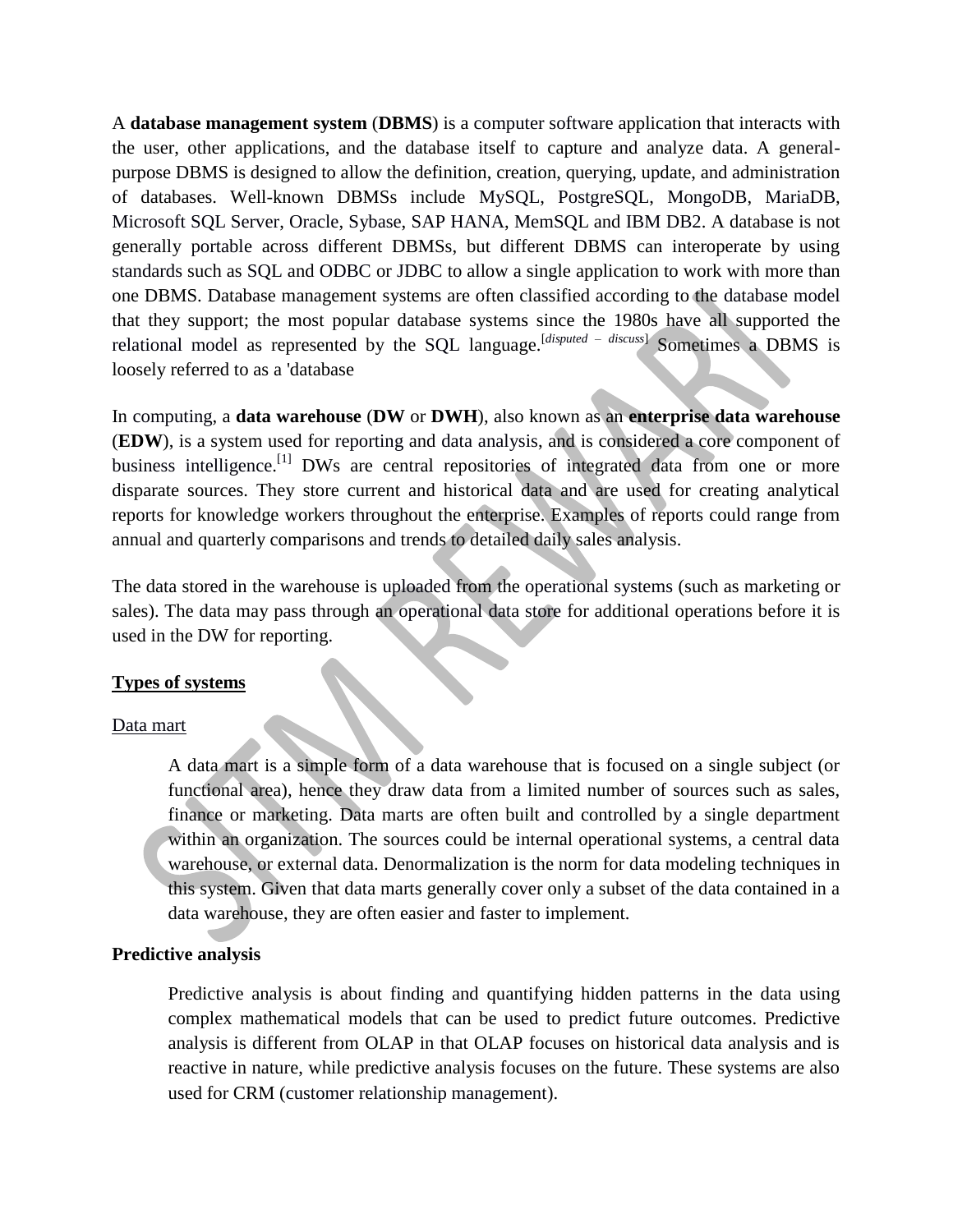

Overview of data modeling context: Data model is based on Data, Data relationship, Data semantic and Data constraint. A data model provides the details of [information](https://en.wikipedia.org/wiki/Information) to be stored, and is of primary use when the final product is the generation of computer [software code](https://en.wikipedia.org/wiki/Software_code) for an application or the preparation of a [functional specification](https://en.wikipedia.org/wiki/Functional_specification) to aid a [computer software](https://en.wikipedia.org/wiki/Computer_software) make-orbuy decision. The figure is an example of the interaction between [process](https://en.wikipedia.org/wiki/Business_process_modeling) and data models.

A data model explicitly determines the structure of data. Data models are specified in a [data](https://en.wikipedia.org/wiki/Data_modeling)  [modeling](https://en.wikipedia.org/wiki/Data_modeling) notation, which is often graphical in form.

# Analysis of Alternatives

Any requirements analysis method combines a set of distinct heuristics and a unique notation to analyze information, function and behavior for a computer-based system. Through the application of the fundamental analysis principles, each method creates a model of the problem and the requirements for its solution.

Most requirements analysis methods are *information driven.* That is, the method provides a mechanism for representing the information domain of the problem. From this representation, function and behavior is derived and other software characteristics are established.

# **Requirements Analysis Methods**

Requirements analysis methods enable an analyst to apply fundamental analysis principles in a systematic fashion.

**Data Structure-Oriented Methods:** Data structure-oriented analysis methods represent software requirements by focusing on data structure, rather than data flow. Although each data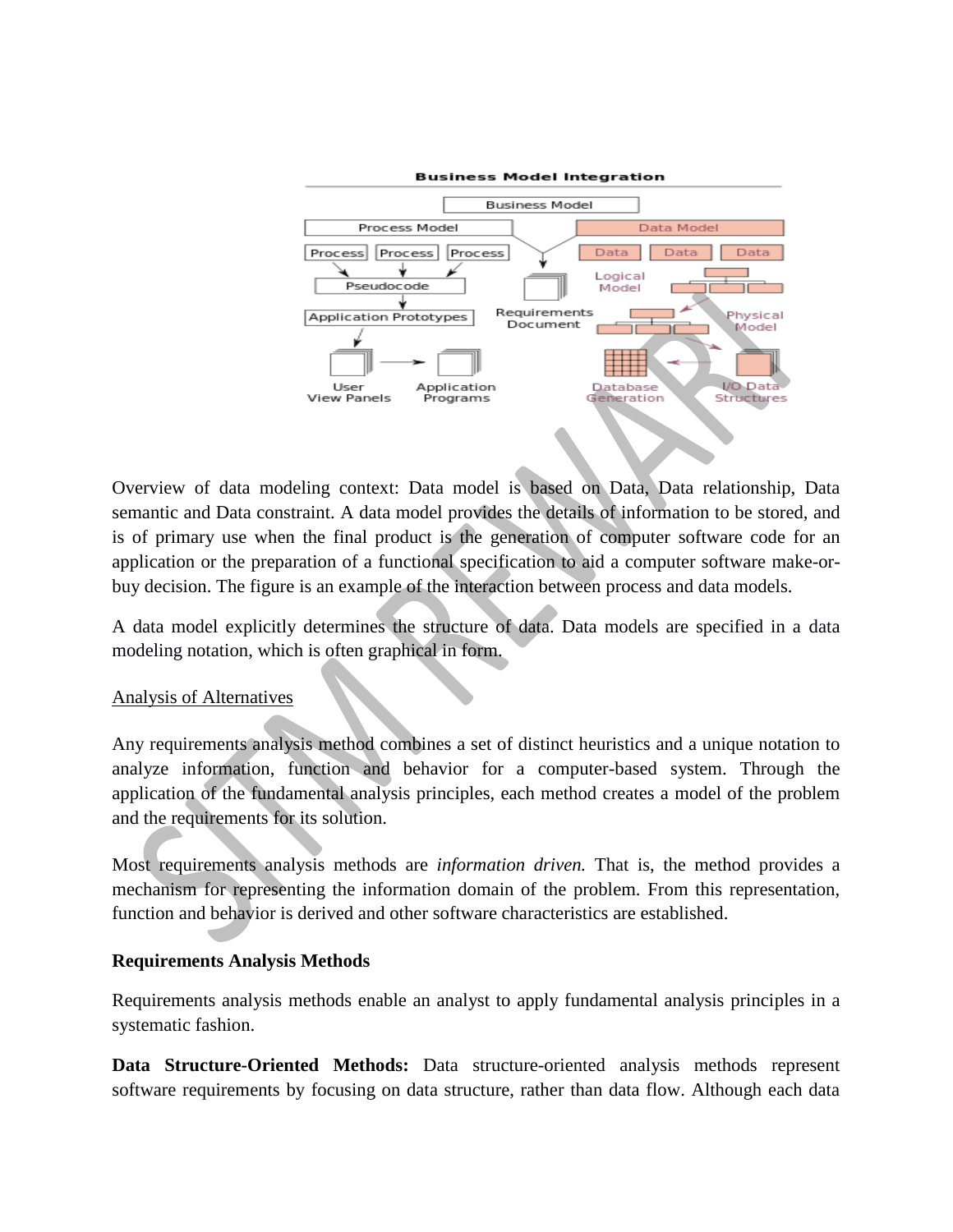structure-oriented method has a distinct approach and notation, all have some characteristics in common: (1) each assists the analyst in identifying key *information objects* (also called *entities* or *items*) and *operations* (also call *actions* or *processes*); (2) each assumes that the structure of information is hierarchical; (3) each requires that the data structure be represented using the sequence, selection and repetition constructs

# **Data Structured Systems Development**

*Data Structured Systems Development* (DSSD), also called the Warnier-Orr methodology, evolved from pioneering work on information domain analysis conducted by J. D. Warnier. Warnier developed a notation for representing information hierarchy using the three constructs for sequence, selection and repetition and demonstrated that the software structure could be derived directly from the data structure.

# **Software Complexity**

Software complexity is a natural byproduct of the functional complexity that the code is attempting to enable. With multiple system interfaces and complex requirements, the complexity of software systems sometimes grows beyond control, rendering applications and portfolios overly costly to maintain and risky to enhance. Left unchecked, software complexity can run rampant in delivered projects, leaving behind bloated, cumbersome applications.

The software engineering discipline has established some common measures of software complexity. Perhaps the most common measure is the McCabe essential complexity metric. This is also sometimes called cyclomatic complexity. It is a measure of the depth and quantity of routines in a piece of code.

When measuring complexity, it is important to look holistically at coupling, cohesion, SQL complexity, use of frameworks, and algorithmic complexity. It is also important to have an accurate, repeatable set of complexity metrics, consistent across the technology layers of the application portfolio to provide benchmarking for continued assessment as changes are implemented to meet business or user needs. A robust software complexity measurement program provides an organization with the opportunity to:

- Improve Code Quality
- Reduce Maintenance Cost
- Heighten Productivity
- Increase Robustness
- Meet Architecture Standards

A structure chart is produced by the conversion of a DFD diagram; this conversion is described as 'transform mapping (analysis)'. It is applied through the 'transforming' of input data flow into output data flow.